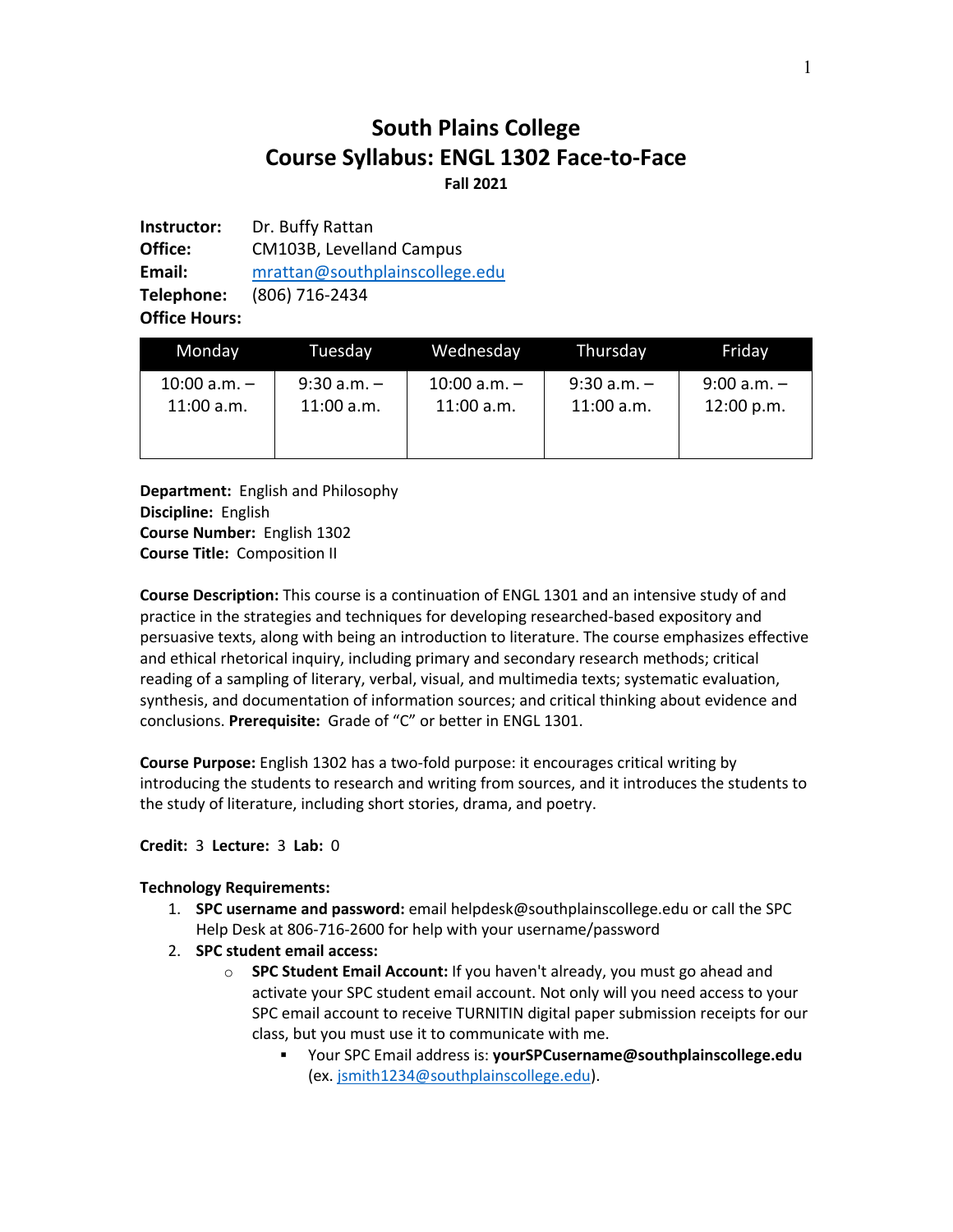- § Your student email password is the same as your Blackboard password. If you need help, call the SPC Help Desk at 806-716-2600.
- To access your SPC email account, log in to MySPC here
- § You can also set up access to your SPC email account through mobile phone mail apps, such as default smartphone Mail app or the Outlook app.
- Check with the SPC Help Desk for assistance: 806-716-2600.
- 3. **Regular access to a computer and reliable internet service:**
	- o Open computer labs are available free to students with an SPC I.D. on all SPC campuses (Levelland, Reese, Lubbock, Plainview).
	- $\circ$  Computer or internet connection problems may occur for you at some point this semester. **Understand that it is your responsibility to find alternate computers you may use to submit your work on time***.* Find your alternate resources **now;** do not wait until you suddenly need them! Line up three friends TODAY who would be willing to loan you a laptop if yours suddenly crashes.
	- o Free WiFi is available in all SPC campus buildings, some SPC parking lots, most coffee shops, etc.
- **4. Blackboard:** grades, assignments, quizzes, videos, and many other resources for this class are accessed through the Blackboard learning management system. Use your SPC credentials to log in here: https://southplainscollege.blackboard.com
- 5. **Office 365: Word and PowerPoint**: You are required to use Microsoft Word to create papers for this course. As a member of the SPC community, you have free access to Office 365. Office 365 provides free online access to Microsoft Word, Microsoft Excel, Microsoft PowerPoint, and 1TB of free online storage with Microsoft OneDrive. You can use Office 365 online or download for free and install to your PC, Mac, or mobile device.
	- o To access Office 365 for free as an SPC student, go to https://www.office.com and sign in with the following credentials: SPCusername@southplainscollege.edu and your SPC password.
	- $\circ$  You can then click the link for the individual application you want to use online, or click the install office link towards the top right to install the application to your computer.
- 6. **Adobe Reader:** Available to download free from this website: http://www.adobe.com/products/reader.html

**Computer Help:** need help with your computer, laptop, email address, username/password?

- helpdesk@southplainscollege.edu
- 806-716-2600

#### **Ebook Help:**

- Norton Help: https://wwnorton.com/help
- SPC Bookstore: tfewell@texasbook.com or agamble@texasbook.com

#### **Blackboard Help:**

- 1. **Get Help by Email:** blackboard@southplainscollege.edu
	- o Be sure to include your full name, your instructor's name, the course and section you are enrolled in, and a detailed description of the problem.
	- o The blackboard@southplainscollege.edu account is monitored from 8:00 a.m. 10:00 p.m., Monday – Sunday.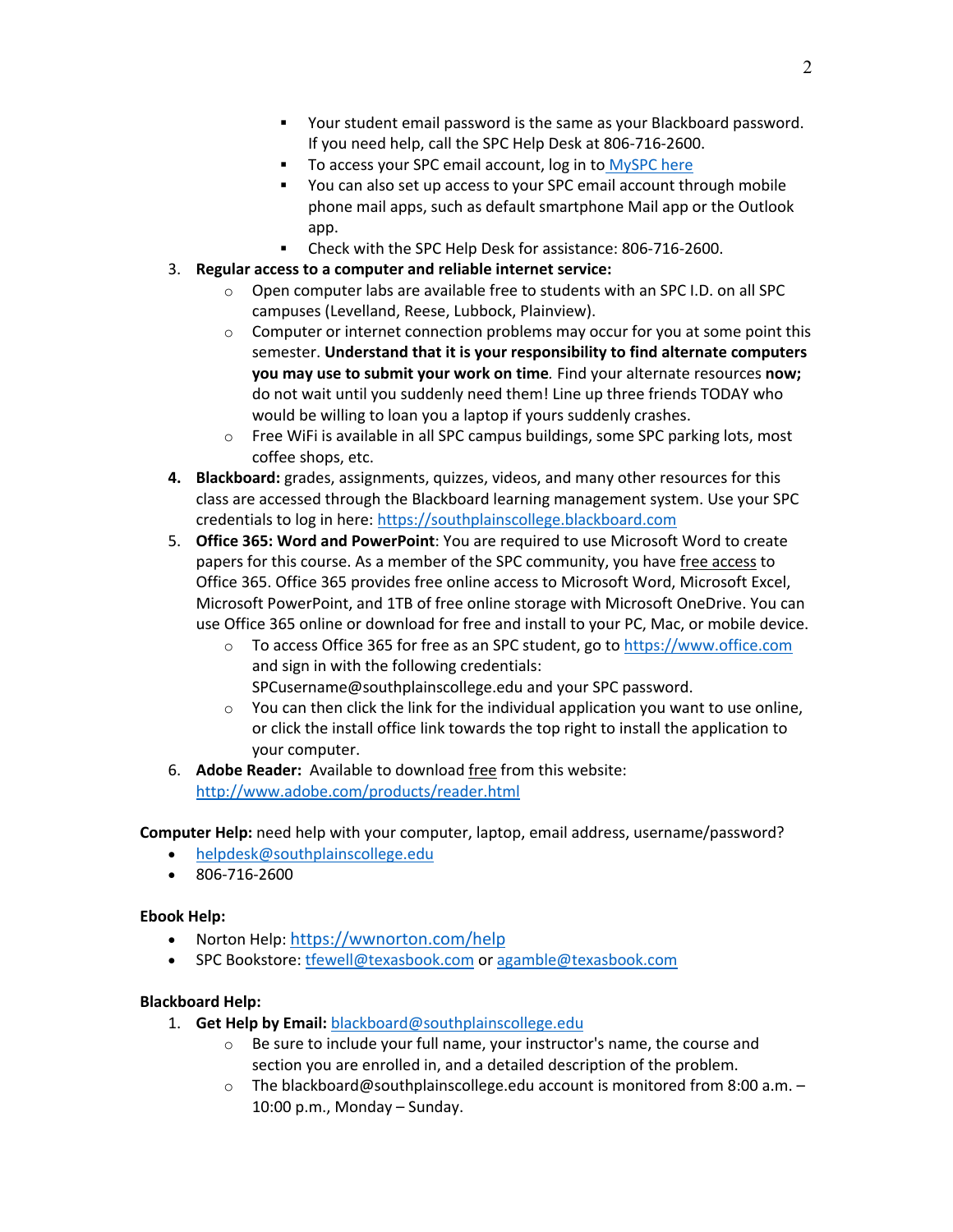- $\circ$  You can expect a response within 24 hours by email; however, the average response time is less than one hour.
- 2. **Get Help by Phone**: 806-716-2180 (available between 8 AM and 4 PM Monday through Friday, except on holidays)
- 3. **Get Help Online:** click on the Help link listed in the Blackboard course menu.

# **Tutoring:**

- **SPC Tutors**
	- o Tutoring is FREE for all currently enrolled students. Make an appointment or drop-in for help at any SPC location or online! Visit the link below to learn more about how to book an appointment, view the tutoring schedule, get to know the tutors, and view tutoring locations.
	- o http://www.southplainscollege.edu/exploreprograms/artsandsciences/teachere dtutoring.php

## • **Tutor.com**

- o You also have 180 FREE minutes of tutoring with tutor.com each week, and your hours reset every Monday morning. Log into Blackboard, click on the tutor.com link on the left-hand tool bar, and grab a session with a tutor. You can access tutor.com tutors during the following times:
	- Monday Thursday: 8pm-8am
	- 6pm Friday 8am Monday morning

#### **Course Syllabus and Organization:**

- This syllabus is available on the **Syllabus** page in our Blackboard course.
- The course is organized into sixteen weeks. Each week has its own folder on the **Course Content** page in our Blackboard course.
- Each course week runs from 9:00 AM Monday to 9:00 AM of the following Monday.

**Supplies:** Access to computer with printer and Internet access

**This course satisfies a Core Curriculum Requirement:** Yes—Communication Foundational Component Area

#### **Core Curriculum Objectives addressed:**

- **Communications skills**—to include effective written, oral and visual communication
- **Critical thinking skills**—to include creative thinking, innovation, inquiry, and analysis, evaluation and synthesis of information
- **Teamwork**—to include the ability to consider different points of view and to work effectively with others to support a shared purpose or goal
- **Personal Responsibility**—to include the ability to connect choices, actions, and consequences to ethical decision-making.

**Student Learning Outcomes:** Upon successful completion of this course, students will:

- 1. Demonstrate knowledge of individual and collaborative research processes.
- 2. Develop ideas and synthesize primary and secondary sources within focused academic arguments, including one or more research-based essays.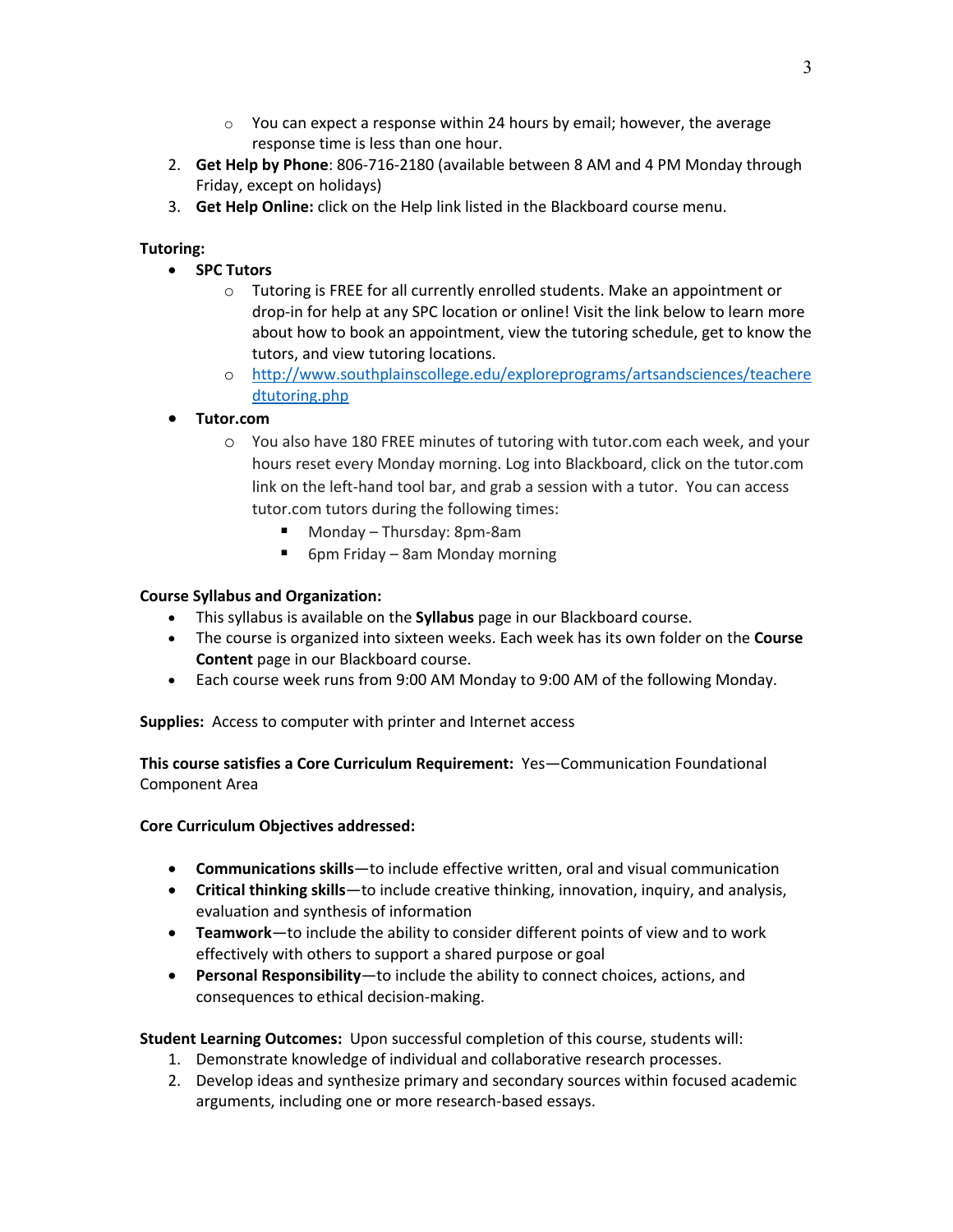- 3. Analyze, interpret, and evaluate a variety of texts for the ethical and logical uses of evidence.
- 4. Apply critical thinking to the study of literature and write essays which demonstrate that critical thinking.
- 5. Use edited American English to write in a style that clearly communicates meaning, builds credibility, and inspires belief or action.
- 6. Apply the conventions of style manuals for specific academic disciplines (e.g., APA, CMS, MLA, etc.)
- 7. Read and view videos of works of literature; analyze the use of literary devices (plot, point of view, theme, characterization, setting, symbolism, tone, etc.); participate in class discussions of the readings; and be tested over their understanding of the readings and lectures through quizzes, examinations, and/or written assignments.

**Student Learning Outcomes Assessment:** A pre- and post-test and/or a writing assignment rubric will be used to determine the extent of improvement that the students have gained during the semester.

## **Grade Calculation:**

- Quizzes and Assignments -- 25%
- Discussions—15%
- Character Analysis Essay -- 10%
- Annotated Bibliography -- 5%
- Research Paper Outline -- 10%
- Research Paper Rough draft -- 5%
- Research Paper Peer Review -- 5%
- Research Paper Final Draft -- 15%
- Midterm exam -- 5%
- $\bullet$  Final exam  $-5\%$

#### **Assignment Deadlines:**

- The weekly assignment deadline is Monday at 9:00 AM unless otherwise noted.
- You do not receive credit for a late assignment, nor should you ask to take a quiz or exam or submit a paper after the deadline because you have had or do have computer problems. Do not wait until the night before to complete weekly assignments.
- I cannot accept any assignment via email, for any reason. All files must be submitted via the assignment link in the Blackboard modules. It is your responsibility to make sure the assignment submitted properly *before* the due date. No documents will be accepted after the submission deadline has passed for any reason.

# **Style Guide:**

• We will use the APA style guide for formatting and documentation in this course. Specific rules regarding this style guide can be found in our Blackboard course and at https://owl.purdue.edu/owl/research\_and\_citation/apa\_style/apa\_formatting\_and\_styl e\_guide/general\_format.html. All documents you submit should be formatted using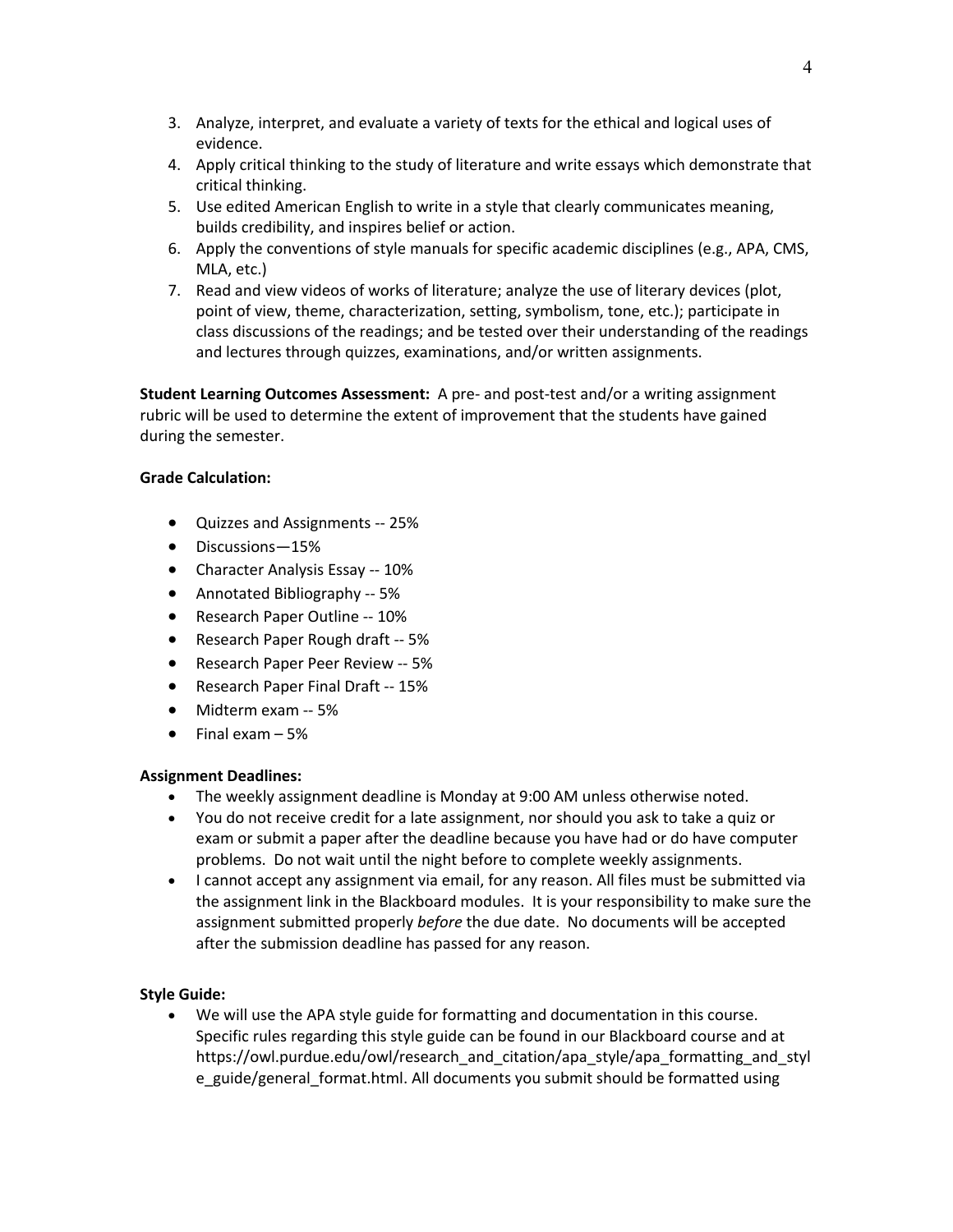APA standards, and all citations you write, whether in-text or on a References page, should follow APA guidelines for citation.

#### **Essay Assessment Guidelines:**

Essays may earn grades ranging from A to F. Depending on the assignment, certain criteria may be weighted more than others, and the assignment may establish additional, more specific criteria. The quality of each of the criteria determines the letter grade. Not every essay will fit a single grade's description completely.

#### **"A" Essay (Superior)**

To earn an "A," a paper meets all of the criteria below:

- 1. The paper fulfills all the basic requirements of the assignment (for example, topic, purpose, length, format).
- 2. **Unity:** The paper states a clear thesis, all topic sentences strongly support the thesis, and body paragraphs are unified around their topic sentences. The essay conveys a clear purpose and is tailored to a distinctive audience.
- 3. **Support**: Body paragraphs contain abundant, fresh details and examples that provide specific, concrete, logical evidence. If sources are required, the paper accurately integrates and correctly documents credible source material to add insight, sophistication, and complexity to the paper's ideas.
- 4. **Coherence:** The organization of the paper is excellent and logical (emphatic order, chronological order, etc.), transitions are sophisticated, and the paper exhibits mastery of basic components (introduction, conclusion, and body paragraph structure).
- 5. **Sentence Skills:** The paper contains no major errors (fragment, fused sentence, comma splice, subject-verb agreement, pronoun reference or agreement, verb form) and is virtually free of other grammar, spelling, wrong word, punctuation, mechanical, or point of view errors. Word choice and sentence variety (simple, compound, complex) are effective and powerful.

#### **"B" Essay (Strong)**

To earn a "B," a paper meets all of the criteria below:

- 1. The paper fulfills all the basic requirements of the assignment (for example, topic, purpose, length, format).
- 2. **Unity:** The paper states a clear thesis, all topic sentences directly support the thesis, and body paragraphs display unity. The essay conveys good awareness of purpose and audience.
- 3. **Support**: Body paragraphs are well-developed with specific details, examples, and sound logic. If sources are required, the paper accurately uses and correctly documents credible source material to supplement its ideas.
- 4. **Coherence:** The organization of the paper is clear and helpful, transitions are helpful, and the paper exhibits strong basic components (introduction, conclusion, and body paragraph structure).
- 5. **Sentence Skills:** The paper contains no more than two major errors (fragment, fused sentence, comma splice, subject-verb agreement, pronoun reference or agreement, verb form) and very few other grammar, spelling, wrong word, punctuation, mechanical, or point of view errors. Word choice and sentence variety are strong.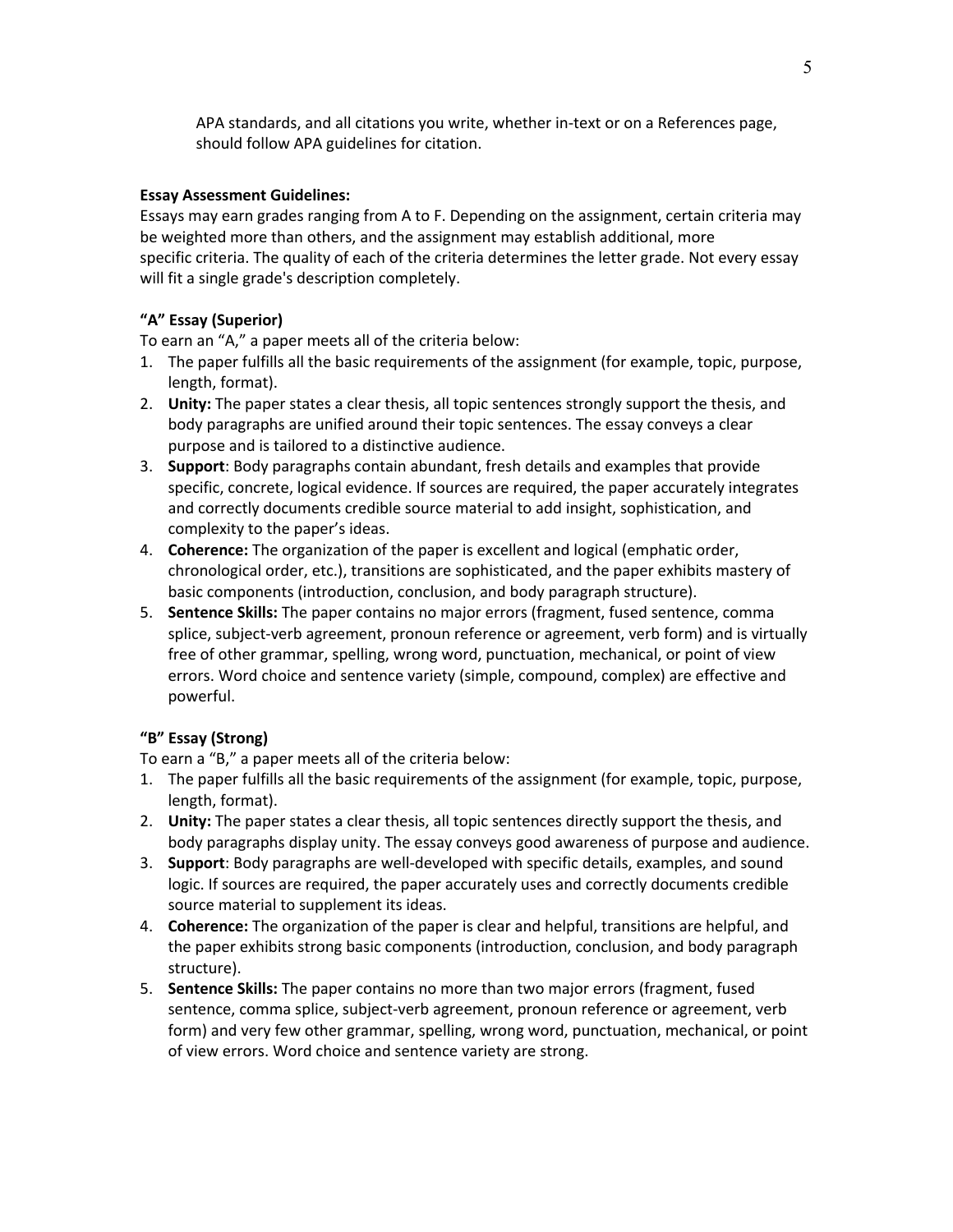#### **"C" Paper (Acceptable)**

To earn a "C," a paper meets all of the criteria below:

- 1. The paper fulfills all the basic requirements of the assignment (for example, topic, purpose, length, format).
- 2. **Unity:** A thesis is stated but may lack a strong claim or be obvious or predictable; topic sentences adequately support the thesis. One error in paragraph unity may occur. The essay's purpose and audience are adequately conveyed.
- 3. **Support**: Body paragraphs contain relevant details or logical reasons but need more specific examples/evidence. If sources are required, credible outside sources are usually integrated and cited correctly.
- 4. **Coherence:** Organization of ideas is satisfactory, transitions are logical, and the paper indicates competence in basic components (introduction, conclusion, and body paragraph structure).
- 5. **Sentence Skills:** The paper contains no more than four major errors (fragment, fused sentence, comma splice, subject-verb agreement, pronoun reference or agreement, verb form). Some other grammar, spelling, wrong word, punctuation, mechanical, or point of view errors are present but not distracting. Word choice and sentence variety are strong.

#### **"D" Paper (Developing)**

To earn a "D," a paper will exhibit *one or more* of the weaknesses below:

- 1. The paper only partially fulfills one or more of the basic requirements of the assignment (for example, topic, purpose, length, format).
- 2. **Unity:** The thesis may announce the topic but no claim, contain more than one idea, or be too vague, too broad, or too narrow. Topic sentences are not tied to the thesis. Two errors in paragraph unity may occur. Essay conveys little awareness of audience or purpose.
- 3. **Support**: Details are sparse or vague and consist of generalizations, clichés, or repetition. If applicable, sources are insufficient and/or not always integrated or cited correctly.
- 4. **Coherence:** Organization is attempted but disjointed or confusing; transitions are sparse. The paper indicates awareness of but not competence in basic components (introduction, conclusion, and body paragraph structure).
- 5. **Sentence Skills:** The paper contains no more than six major errors (fragment, fused sentence, comma splice, subject-verb agreement, pronoun reference or agreement, verb form). Several other grammar, spelling, wrong word, punctuation, mechanical, or point of view errors distract from the content. Informal word choices occur with little or no variety in sentence type and length.

#### **"F" Paper (Unacceptable)**

To earn an "F," a paper will exhibit *one or more* of the weaknesses below:

- 1. The paper fails to fulfill one or more of the basic requirements of the assignment (for example, topic, purpose, length, format).
- 2. **Unity:** The thesis is illogical, incomplete, or missing, so the essay lacks focus on one central idea. Topic sentences are missing, so body paragraphs lack unity. The essay ignores the purpose and audience.
- 3. **Support**: Details are illogical, irrelevant, or missing from body paragraphs. If sources are required, the paper fails to use sources, does not meet the minimum source requirements, uses source material inaccurately, uses sources that are not credible, fails to document fully or correctly, and/or includes plagiarism.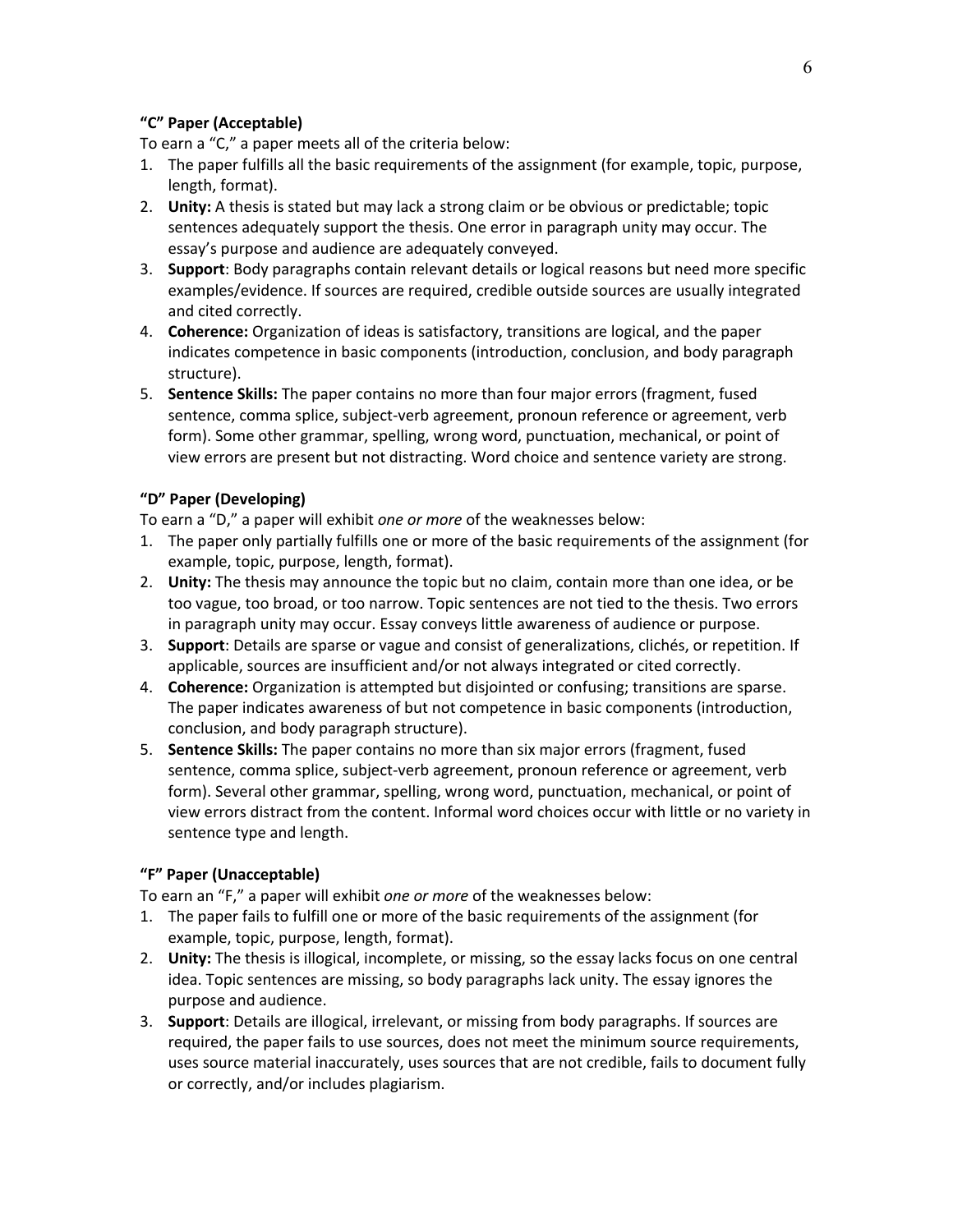- 4. **Coherence:** Organization is incoherent, transitions are missing or illogical, or the paper indicates lack of competence in basic paper components (for example, lack of introduction and/or conclusion, lack of paragraphing).
- 5. **Sentence Skills:** Seven or more major errors (fragment, fused sentence, comma splice, subject-verb agreement, pronoun reference or agreement, verb form) occur with numerous other grammar, spelling, wrong word, punctuation, mechanical, or point of view errors. Word choice is often inaccurate, immature, or inappropriate. Multiple sentence structure/syntax errors make the paper difficult or almost impossible to read. If one type or a combination of types of errors, regardless of whether they are major or minor, seriously affects the readability of a paper, it will receive an "F."

#### **Student Responsibilities:** Students are expected to

- 1. Be on time and regularly attend class
- 2. Be responsible for the learning process, including preparation for class, such as reading and homework; participation in class discussions, including asking relevant questions; getting assignments and/or notes if absent; and accepting responsibility for not understanding an assignment or failing an assignment
- 3. Be responsible for having an appropriate attitude and using appropriate language in academic environments; not use condescending, inflammatory, threatening, or profane rhetoric, whether verbally or in written form, in academic environments
- 4. Have respectful behavior toward instructor and classmates in order to contribute to the atmosphere necessary for learning
- 5. Be responsible for courteous actions to others, especially by putting away cell phones and other distractions while in class
- 6. Be responsible for writing down all grades and applying them to the grading scale used for the class, which is shown in the course's policy statement/syllabus
- 7. Submit all assignments in accordance with due dates, formats, and requirements
- 8. Avoid all forms of cheating and plagiarism on all assignments, including improper collaboration
- 9. Ask questions when something is unclear.

**Attendance Policy:** Students are expected to attend all classes in order to be successful in a course. The student may be administratively withdrawn from the course after exceeding 4 absences.

If you have symptoms of COVID-19, you should remain off campus. Contact your instructor and Health Services, DeEtte Edens, BSN, RN. If you are tested positive, please contact Health Services, DeEtte Edens, BSN, RN at 806-716-2376 or dedens@southplainscollege.edu for quarantine guidance.

If you test positive for Covid-19, you will not be penalized for absences as long as you've submitted appropriate documentation. However, you will still need to turn in all assignments in a responsible manner and keep up with the rest of the class.

Students who enroll in a course but have "Never Attended" by the official census date, as reported by the faculty member, will be administratively dropped by the Office of Admissions and Records. A student who does not meet the attendance requirements of a class as stated in the course syllabus and does not officially withdraw from that course by the official census date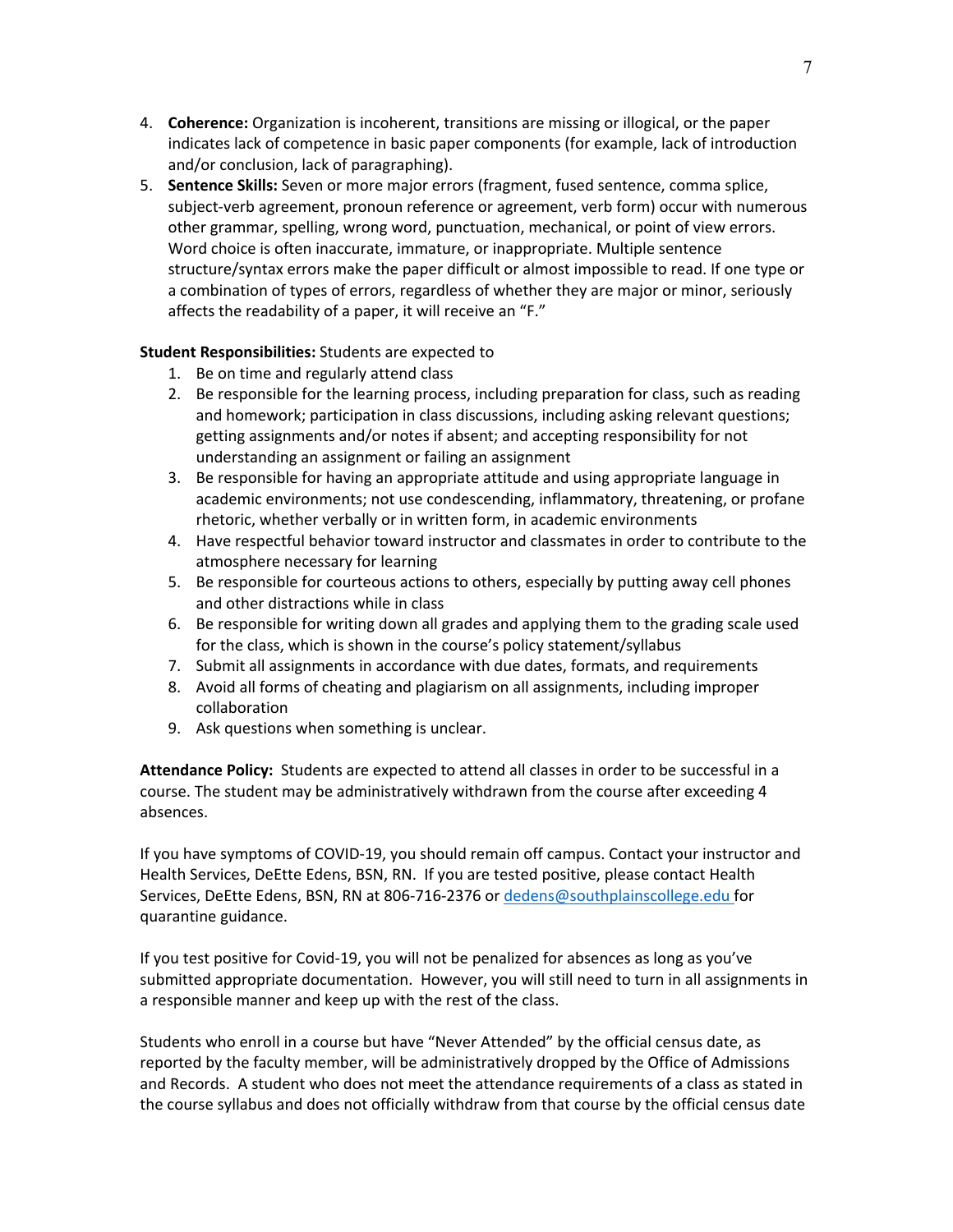of the semester, may be administratively withdrawn from that course and receive a grade of "X" or "F" as determined by the instructor. Instructors are responsible for clearly stating their administrative drop policy in the course syllabus, and it is the student's responsibility to be aware of that policy.

It is the student's responsibility to verify administrative drops for excessive absences through MySPC using his or her student online account. If it is determined that a student is awarded financial aid for a class or classes in which the student never attended or participated, the financial aid award will be adjusted in accordance with the classes in which the student did attend/participate and the student will owe any balance resulting from the adjustment.

**Plagiarism and Cheating:** Students are expected to do their own work on all projects, quizzes, assignments, and papers. Failure to comply with this policy will result in an F for the assignment and can result in an F for the course if circumstances warrant it.

Plagiarism violations include, but are not limited to, the following

- 1. Turning in a paper that has been purchased, borrowed, or downloaded from another student, an online term paper site, or a mail order term paper mill;
- 2. Cutting and pasting together information from books, articles, other papers, or online sites without providing proper documentation;
- 3. Using direct quotations (three or more words) from a source without showing them to be direct quotations and citing them.
- 4. Missing in-text citations.

Cheating violations include, but are not limited to, the following:

- 1. Obtaining an examination by stealing or collusion;
- 2. Discovering the content of an examination before it is given;
- 3. Using an unauthorized source of information (notes, textbook, text messaging, internet) during an examination, quiz, or homework assignment;
- 4. Entering an office or building to obtain unfair advantage;
- 5. Taking an examination for another;
- 6. Altering grade records; or
- 7. Copying another's work during an examination or on a homework assignment.

**Student Code of Conduct Policy**: Any successful learning experience requires mutual respect on the part of the student and the instructor. Neither instructor nor student should be subject to others' behavior that is rude, disruptive, intimidating, aggressive, or demeaning**.** Student conduct that disrupts the learning process or is deemed disrespectful or threatening shall not be tolerated and may lead to disciplinary action and/or removal from class.

**Disabilities Statement:** Students with disabilities, including but not limited to physical, psychiatric, or learning disabilities, who wish to request accommodations in this class should notify the Disability Services Office early in the semester so that the appropriate arrangements may be made. In accordance with federal law, a student requesting accommodations must provide acceptable documentation of his/her disability to the Disability Services Office. For more information, call or visit the Disability Services Office at Levelland (Student Health & Wellness Office) 806-716-2577, Reese Center (Building 8) 806-716-4675, or Plainview Center (Main Office) 806-716-4302 or 806-296-9611.